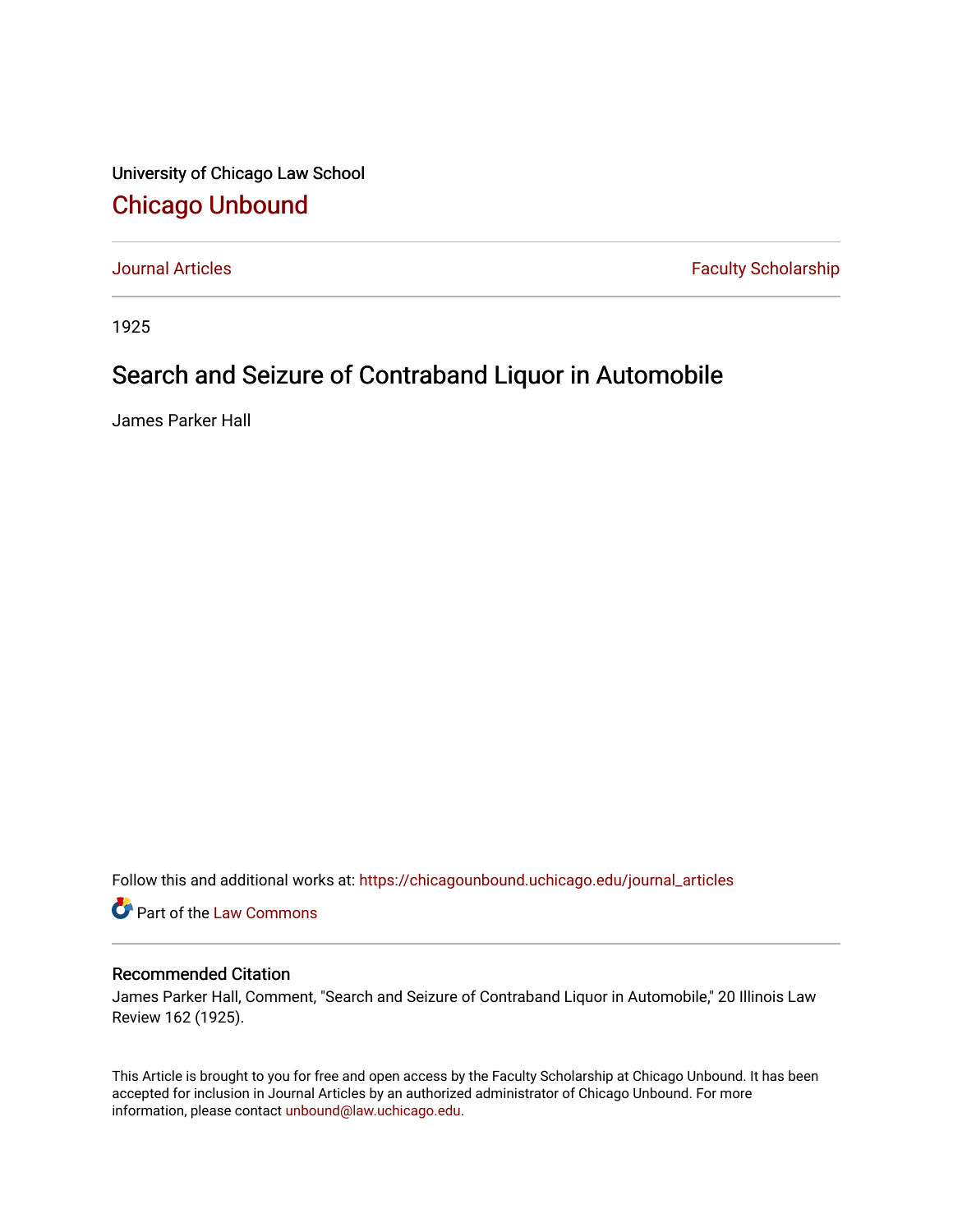Should a distinction be made in the case of recovery by a drawee of the amount of a forged check or bill, in the limited class of cases where any recovery is allowed at all? In general, as above stated, no recovery back is allowed to a drawee who has paid a forged bill or check. In general, the drawee must at his peril ascertain the genuineness of the drawer's signature before paying, and is estopped to dispute the genuineness of that signature after payment. But, as above stated, where the party receiving payment was not a holder in due course, i. e., did not receive payment in good faith and without suspicion of the forgery, or did not pay value for the instrument, the drawee is allowed to recover back. In such cases is the law different from what it is with respect to recovery of payments made under forged indorsements, and does it require diligence in the matter of discovery of the forgery as a prerequisite to recovery? It must be admitted that there are some dicta to the effect that there is a difference in the two classes of cases, and that diligence in discovery of the forgery is required in the case of recovery on a forged check or bill.11

The court cites the case of *Union National Bank v. Farmers' National Bank<sup>12</sup>* in support of its views. In that case, however, it seems to have been conceded that there was undue delay both in the discovery of the forgery (of checks) and in giving notice. In any event the Pennsylvania law, based largely on an early statute, permitting recovery back of money paid on forged checks or bills (as well as in case of forged indorsements), appears to be exceptional, and to follow English, as opposed to American, precedent in requiring diligence in discovering the forgery as well as in giving notice **of** it.'3

It is submitted that the dicta in the instant case are unfortunate. On principle, and, it is submitted, the greater weight of authority, the right of a drawee to recover money paid **by** him on a forged check should depend solely on the question whether or not the party receiving the money received it in good faith, and paid value for the paper--the care or want of care of that party in taking the paper being immaterial. Nor should mere delay in discovering the forgery defeat the right of recovering back money paid on a forged check or under a forged indorsement.

LOUIS M. GREELEY.

CONSTITUTIONAL LAW-SEARCH AND SEIZURE-CONTRABAND LIQUOR IN AUTOMOBILE.- [United States] The literature of the Fourth Amendment, much augmented in recent years, is still further enriched by the recent case of *Carroll v. United States,'* dealing with the conditions under which an automobile in transit may be searched

**<sup>11.</sup>** *Canal Bank v. Bank of Albany* (1841) 1 Hill. 287; *Schroeder v. Harvey* (1874) 75 Ill. 638.

*<sup>12.</sup>* (1921) *<sup>271</sup>*Pa. St 107. *13. Iron City National B nk v. Fort Pitt National Bank* (1893) **159** Pa. St. 46; 7 C. J. p. 690 note.

**<sup>1.</sup>** (1925) 45 S. Ct. Rep. 280.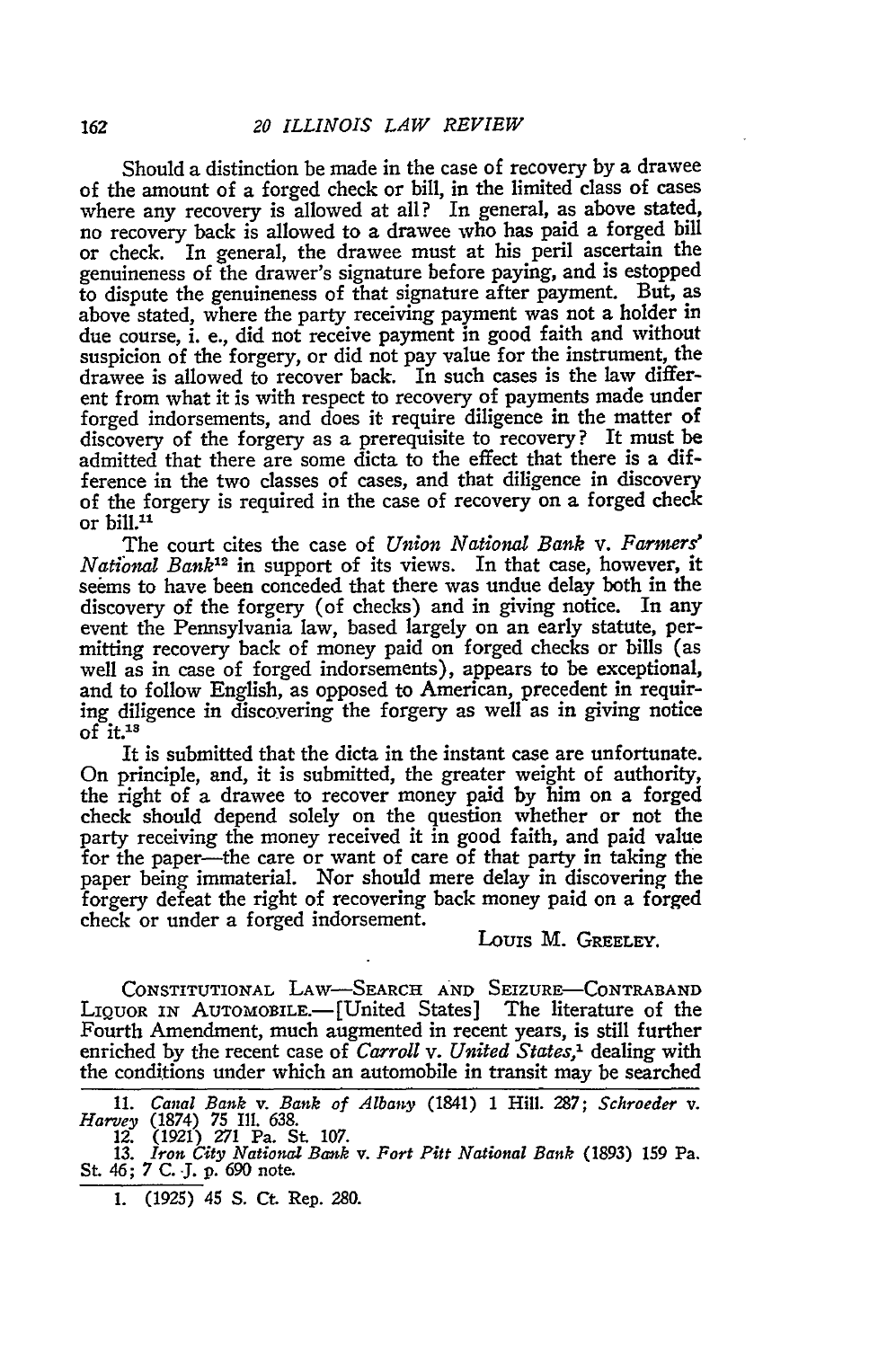for contraband liquor by federal officers without a warrant. Certain federal prohibition agents had reason to suspect from their contact with defendants in September, 1921, that the latter were engaged in illicit liquor traffic by automobile between Detroit and Grand Rapids, Mich. About eleven weeks later they saw defendants driving in an automobile over the road between those places. The officers stopped defendants, searched their car, and found sixtyeight bottles of whisky and gin concealed behind the upholstery of the seats. Defendants were arrested and the liquor seized. At the trial of the defendants for violation of the Volstead Act two of the seized bottles were admitted in evidence against them over their objection, after their unsuccessful motion that all of the seized liquor be returned to the defendant Carroll, who owned the automobile. From a conviction in the federal court for the western district of Michigan defendants took a writ of error to the United States Supreme Court, where the case was twice argued and finally submitted in March, 1924.

The decision, rendered March 2, 1925, upheld the conviction. It pointed out that "the Fourth Amendment does not denounce all searches and seizures, but only such as are unreasonable,"<sup>2</sup> and that an amendment to the national Prohibition Act, which made it a misdemeanor for any federal agent in enforcing the Act to search any private dwelling without a warrant, or to search any other building or property maliciously or without reasonable cause,<sup>3</sup> was adopted after a conference between committees of the House and Senate which explicitly rejected a proposal that no property or premises should be searched without a warrant, on the ground that this would make it impossible to stop rum-running automobiles. The distinction between the necessity for a warrant to search buildings and to search vehicles was declared consistent with the Fourth Amendment, and borne out by revenue legislation of 1789, 1790, 1793, 1799, and 1815 (the latter authorizing informal searches of beasts and persons as well as vehicles, and finally embodied in section 3061 of the United States Revised Statutes). The court continued:

"We have made a somewhat extended reference to these statutes to show that the guaranty of freedom from unreasonable searches and seizures by the Fourth Amendment has been construed, practically since the beginning of the government, as recognizing a necessary difference between a search of a store, dwelling house, or other structure in respect of which a proper official warrant readily may be obtained, and a search of a ship, motor-boat, wagon, or automobile for contraband goods, where it is not practicable to secure a warrant, because the vehicle can be quickly moved out of the locality or jurisdiction in which the warrant must be sought. "Having thus established that contraband goods concealed and

illegally transported in an automobile or other vehicle may be searched without a warrant, we come now to consider under what circumstances such search may be made. It would be intolerable and unreasonable if a prohibition agent were authorized to stop every automobile on the

*<sup>2.</sup>* 45 S. Ct. Rep. at 283.

<sup>3. 42</sup> St. L. 223 c. 134 sec. 6.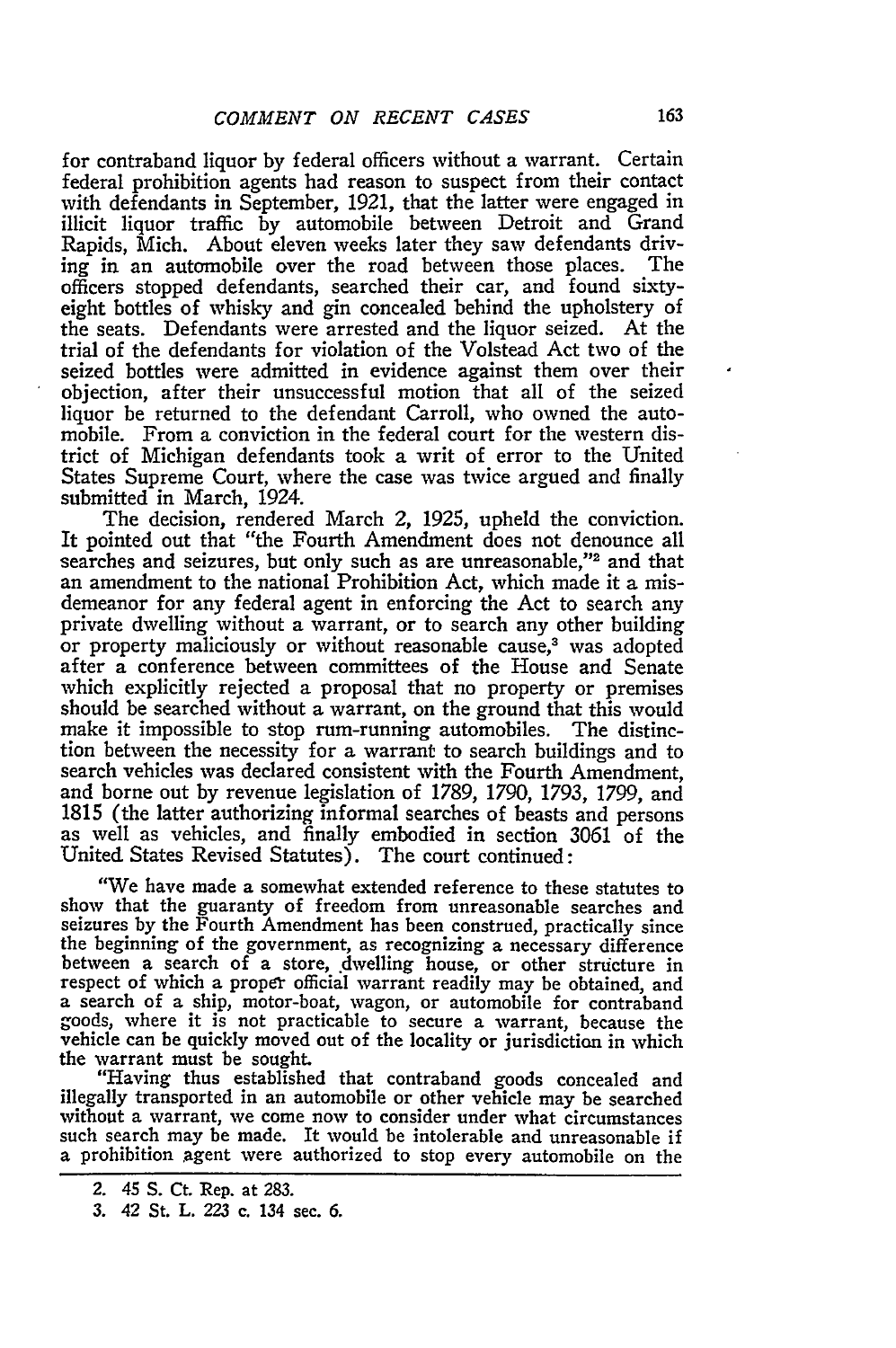chance of finding liquor, and thus subject all persons lawfully using the highways to the inconvenience and indignity of such a search. Travelers may be so stopped in crossing an international boundary because of national self-protection reasonably requiring one entering the country to identify himself as entitled to come in, and his belongings as effects which may be lawfully brought in. But those lawfully within the country, entitled to use the public highways, have a right to free passage without interruption or search unless there is known to a competent official, authorized to search, probable cause for believing that their vehicles are carrying contraband or illegal merchandise **. . .**

"If an officer seizes an automobile or the liquor in it without a warrant, and the facts as subsequently developed do not justify a **judg**ment of condemnation and forfeiture, the officer may escape costs or a suit for damages **by** showing that he had reasonable or probable cause for the seizure.. **. .** We here find the line of distinction between legal and illegal seizures of liquor in transport in vehicles. It is certainly a reasonable distinction. It gives the owner of an automobile or other vehicle seized under section 26, in absence of probable cause, a right t  $\dot{W}$ eeks and *Amos* cases<sup>4</sup> from the use of the liquor as evidence against him, and it subjects the officer making the seizures to damages. On the other hand, in a case showing probable cause, the government and its officials are given the opportunity which they should have to make the investigation necessary to trace reasonably suspected contraband goods and to seize them. Such a rule fulfills the guaranty of the Fourth Amendment."<sup>5</sup>

It was also held that section **26,** title 2, of the national Prohibition Act, which purports to authorize seizure when any officer shall "discover" any person in the act of illegally transporting liquor in any vehicle, did not confine the means of discovery to the senses of the officer, but included information from any source; nor did it limit the occasions of seizure to those where there would have been a common-law right to arrest without a warrant; and that the prior dealings the prohibition officers had had with the defendants gave them reasonable cause to believe that they were illegally carrying liquor when stopped in the present case.

Mr. Justice McReynolds gave a dissenting opinion (in which Mr. Justice Sutherland concurred) on the ground that Congress had not authorized an arrest without warrant upon only such suspicion as existed in this case; that the liquor offered in evidence was obtained **by** a search in connection with such an illegal arrest and so was inadmissible; and that the facts known to the officers were not sufficient to create a reasonable belief that defendants were illegally transporting liquor, and hence to authorize a seizure without a warrant.

"The negotiation concerning three cases of whiskey on September 29th was the only circumstance which could have subjected plaintiffs in error to any reasonable suspicion. The arrest came two and a half months after the negotiation. Every act in the meantime is consistent

*<sup>4.</sup> Weeks v. United States* (1914) **232 U. S. 383;** *Amos v. United States* **(1921) 255 U. S. 313. 5.** 45 **S.** Ct. Rep. at **285, 286.**